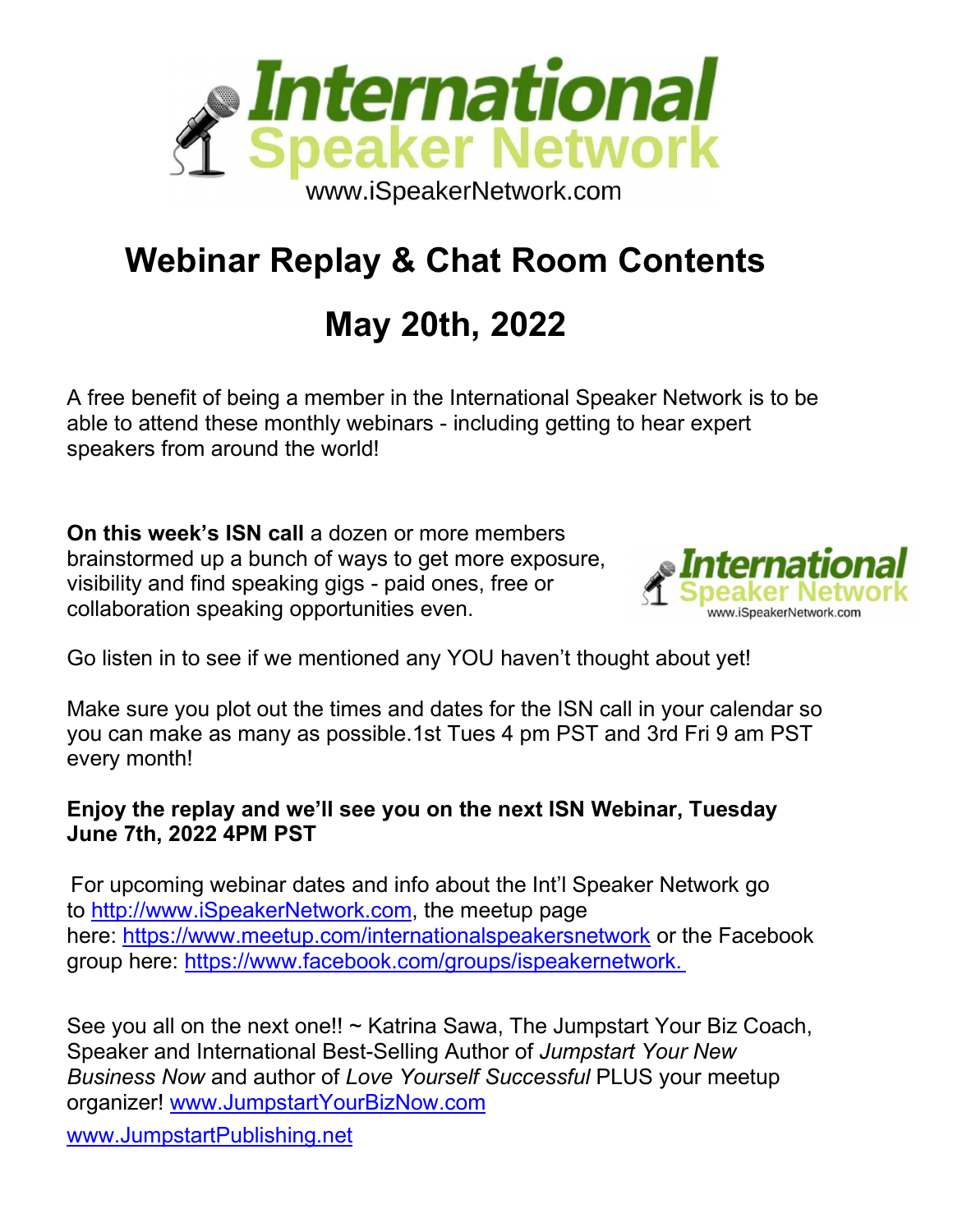### **5/20/22 CHAT ROOM CONTENTS:**

00:14:10 Bethan Thompson:

Hello all

00:14:21 Bethan Thompson:

Hello Gary

00:14:43 Bethan Thompson:

Speakers Playhouse

00:15:05 Chuck Hooper:

Be ACTIVE in Associations!

00:15:09 Bethan Thompson:

**Eventraptor** 

00:15:36 Gary McKinsey:

**Associations** 

00:16:09 Swanette Kuntze:

JV with other summit hosts, podcasters

00:16:56 Swanette Kuntze:

Networking events with Michael Whitehouse

00:20:41 Mary Scott:

More virtual networking at https://maryscott.info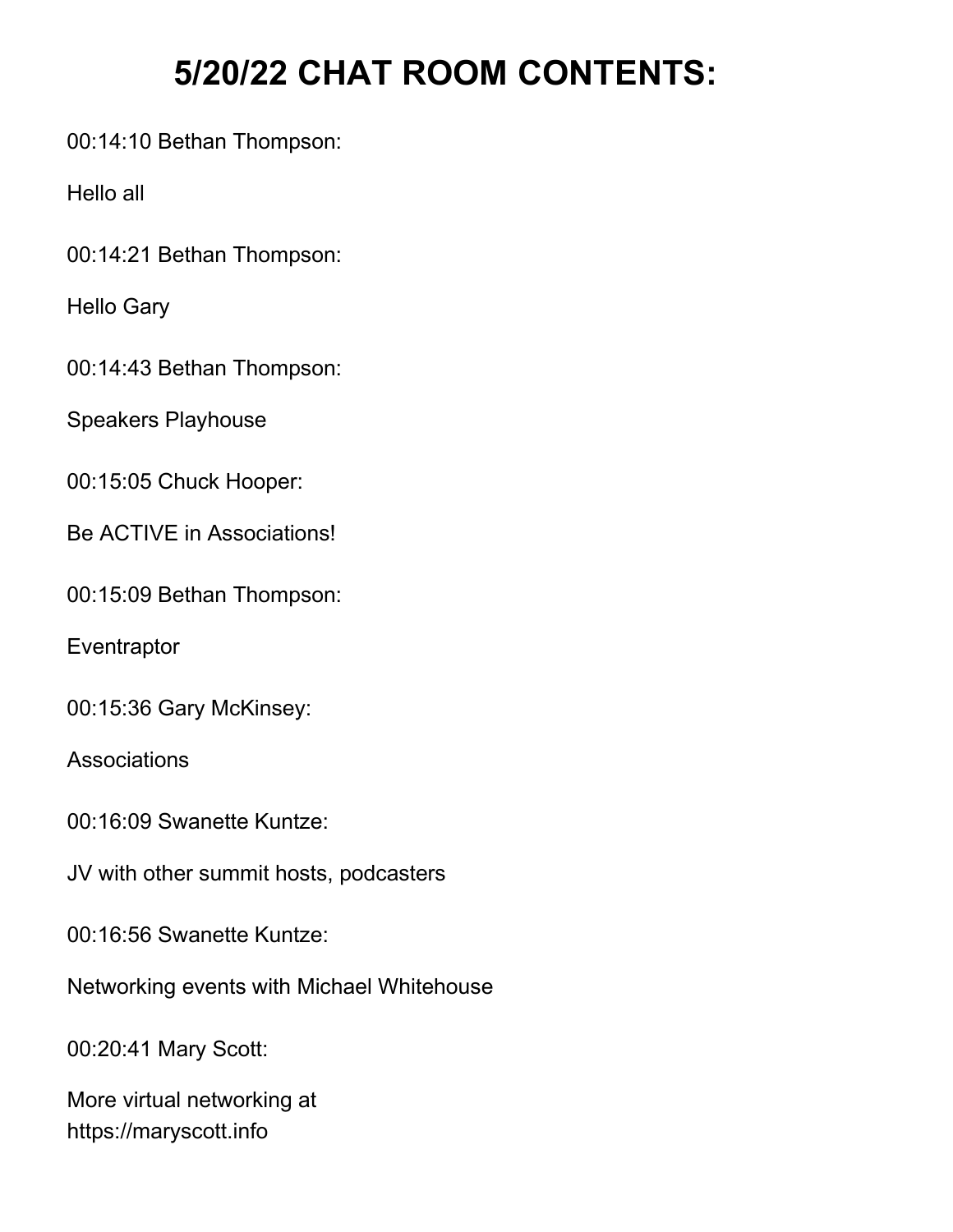00:20:53 Barbara Ingrassia:

matchmaker.fm (podcasts)

00:21:00 Mary Scott:

includes several speaker groups

00:22:06 Bethan Thompson:

[bethanthompson55@gmail.com](mailto:bethanthompson55@gmail.com) bethan Mary thompson Speaker Coach Writer

00:22:25 Mary Scott:

Podapalooza, June 17, 2022. Learn all about podcasting or upgrade to VIP & be on up to FIVE podcasts as a guest THAT DAY <https://scottmary--checkingout.thrivecart.com/podapalooza-june-2022/>

00:22:36 Swanette Kuntze:

I host the Podcast "Holistic Creators"

00:22:56 Bethan Thompson:

Dementia And Mental Health and Wellness

00:23:00 Mary Scott:

#### FB LIVE

I am looking for people to interview for "Stuck? Time to Improv" my FBLive every Tuesday at 1pm CST. If you have practical/tactical advice for STARTUP BUSINESS, please contact me at businessriff@gmail.com and subscribe to the YouTube Channel

<https://www.youtube.com/channel/UCZbjKcnBl3adg5utrSXexaw>

00:23:15 Swanette Kuntze:

[www.holistic-creators.com](http://www.holistic-creators.com/)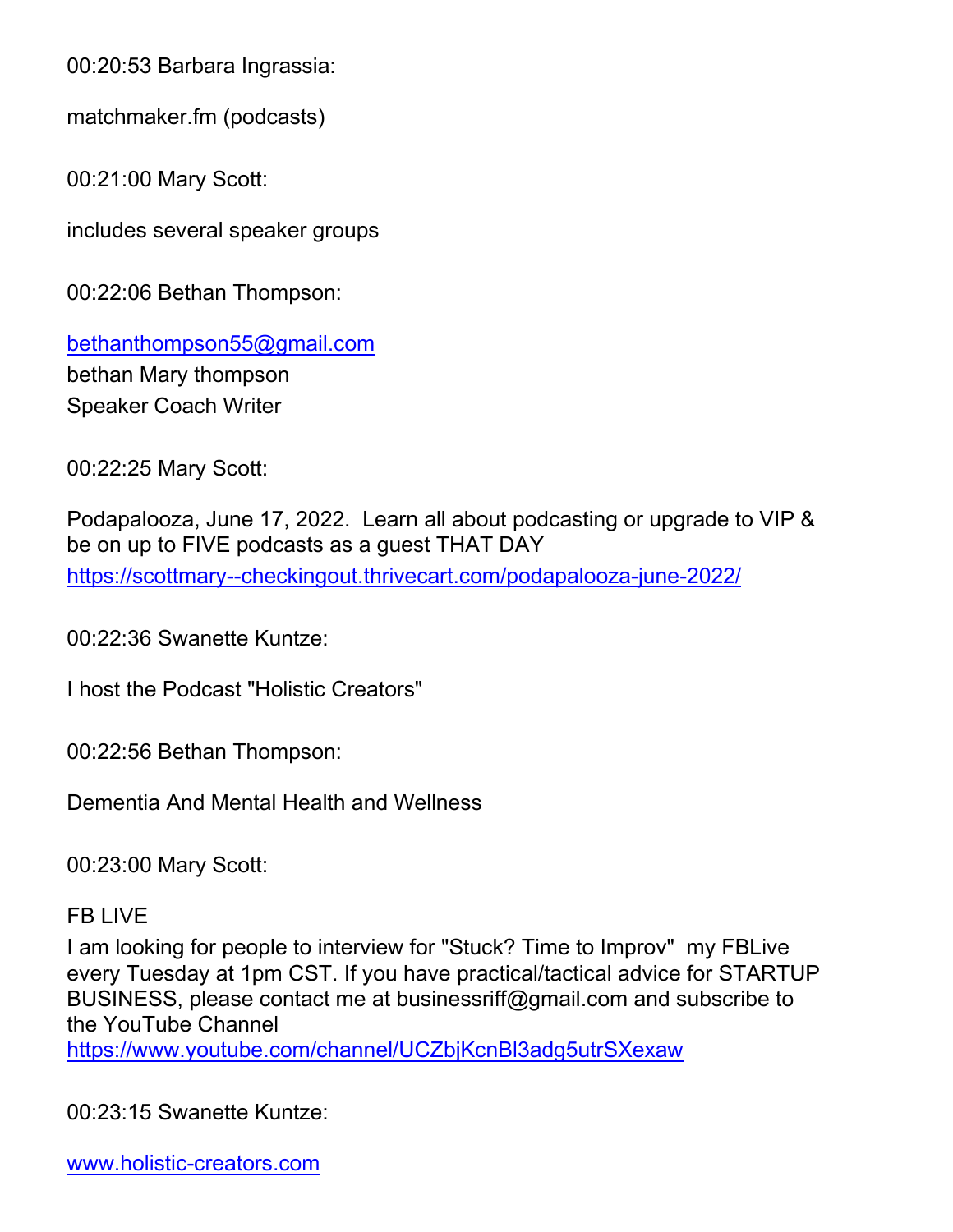00:24:21 Mary Scott:

Topics: "10 Steps to Set Up a Business Legally" "Don't Do This! 10 Mistakes StartUps Make" "Networking – It's all about the Follow Up" Mary Scott [businessriff@gmail.com](mailto:businessriff@gmail.com)

00:24:39 Katrina Sawa, JumpstartYourBizNow.com:

pay to play<https://www.youtube.com/watch?v=0qwBpwf5jQQ>

00:25:12 Swanette Kuntze:

[https://www.holistic-creators.com](https://www.holistic-creators.com/)

00:25:40 Gary McKinsey:

Topic: How to transform your business idea into reality. How to use email to market your business. [Gary@GaryMcKinsey.com](mailto:Gary@GaryMcKinsey.com)

00:27:49 Barbara Ingrassia:

Are you a SPEAKER? HOW are you PROTECTING your speeches and presentations? Are they just "out there" ? Your speaking assets are VALUABLE. Let's talk: BARBARA INGRASSIA barb@managecopyright.com Here's a free eGUIDE: 5 STEPS TO GUARD YOUR GOLDMINE to help you start thinking about this important topic. <https://gyog.managecopyright.com/5steps> [barb@managecopyright.com](mailto:barb@managecopyright.com) [https://ManageCopyright.com](https://managecopyright.com/) LinkedIn:<https://www.linkedin.com/in/BarbaraIngrassia> Instagram [https://www.instagram.com/managecopyright\\_/](https://www.instagram.com/managecopyright_/) Speech topics \*What's on YOUR Website?

Is it legally compliant, or are you at risk for a legal nightmare?

\*Use Copyright Law to Protect Your Business: GUARD YOUR GOLDMINE!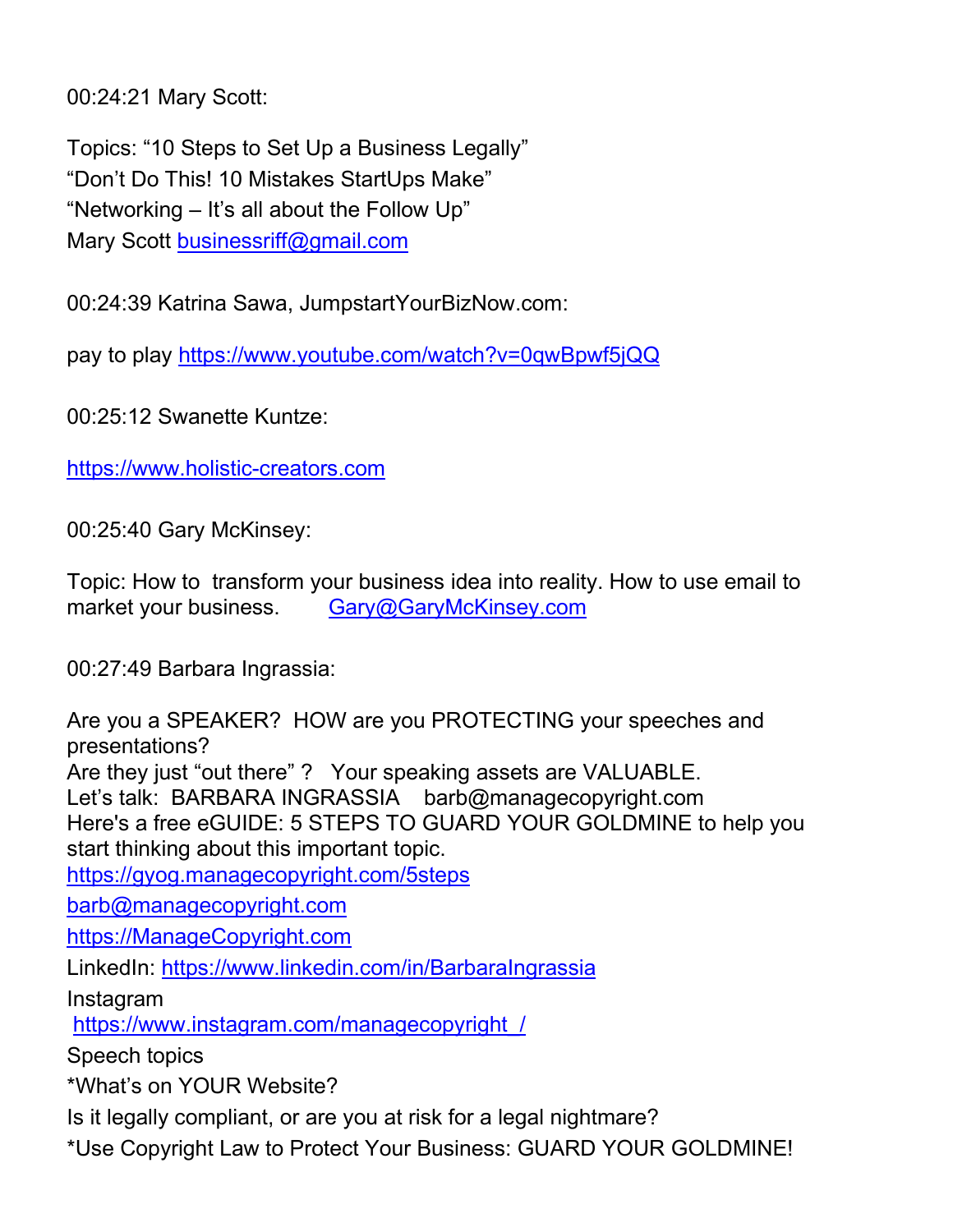00:27:59 Bethan Thompson:

Tuesday At 1 pm next week I'm doing a talk on dementia at my weekly mental health and wellness meeting Www.ttbca On zoom Details on my LinkedIn Or Sean Hewitt LinkedIn Or email me and i can send you my link [bethanthompson55@gmail.com](mailto:bethanthompson55@gmail.com)

00:28:48 Swanette Kuntze:

Subject Mastery I speak about:

Limiting beliefs and pattern

Self-sabotage

-

-

-

-

-

-

-

-

-

Mastering the mindset to control the inner critic

Emotional programming

Healing emotional trauma

Upper limit problems

Empowerment

Vision and strategies to rebuild and launch the next chapter in life

Living your mission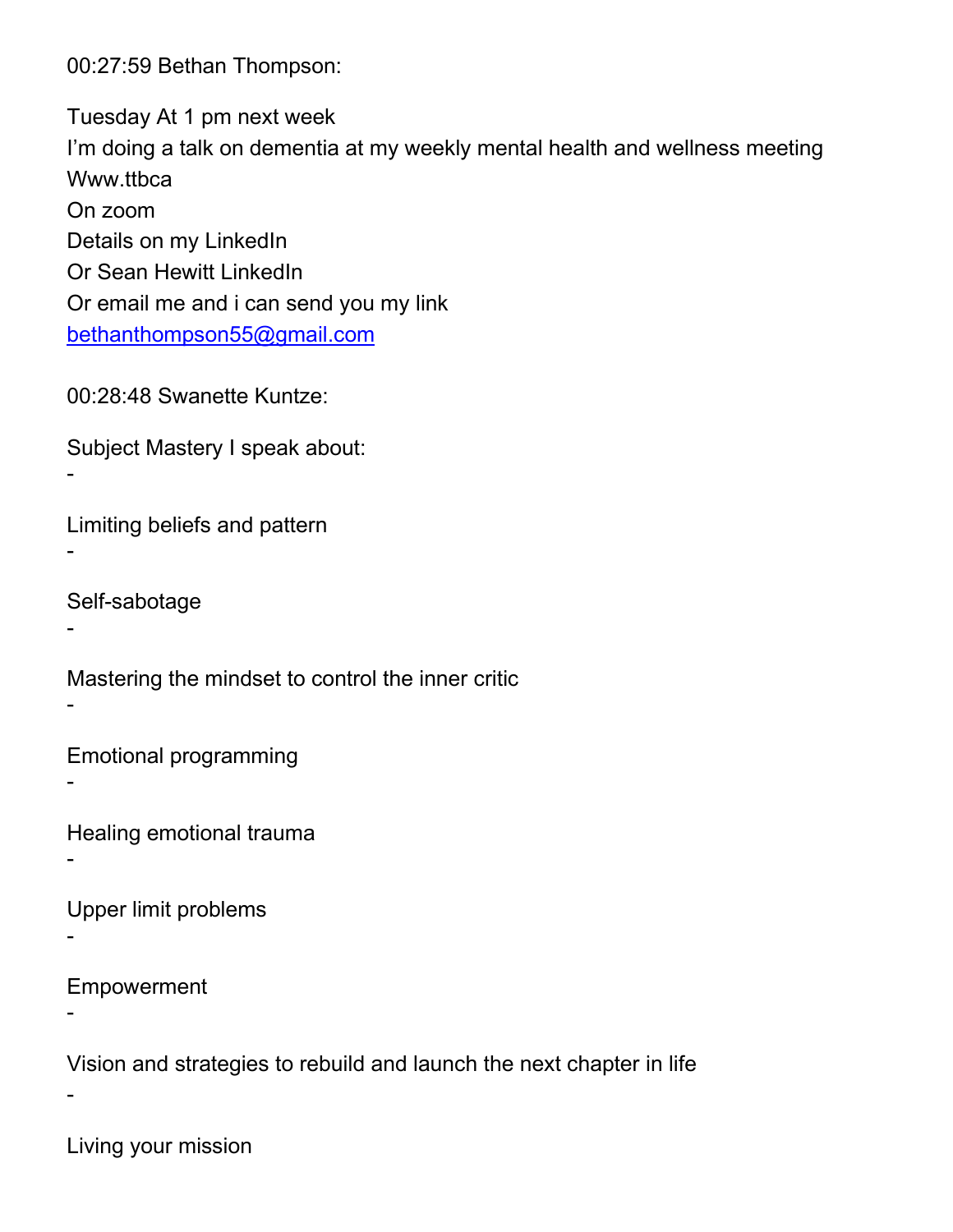Near death experience

Spiritual Awakening

-

-

-

Soul blocks

-

-

Past lives experiences

Akashic Records [info@spiritual-changemaker.com](mailto:info@spiritual-changemaker.com) Swanette Kuntze

00:29:07 Chuck Hooper:

Check out "Find a Speaker" at<https://www.speakerclubs.com/>

00:29:29 Chuck Hooper:

If you want listed, email me at [chuck@SpeakerPresenter.com](mailto:chuck@SpeakerPresenter.com)

00:30:33 Katrina Sawa, JumpstartYourBizNow.com:

Topics I speak on:

•

"Marketing Basics for Consistent Cash Flow"

•

"8 Secrets to a Consistent Moneymaking Business" •

"How to Make Fast Cash with Easy YES Offers™!"

•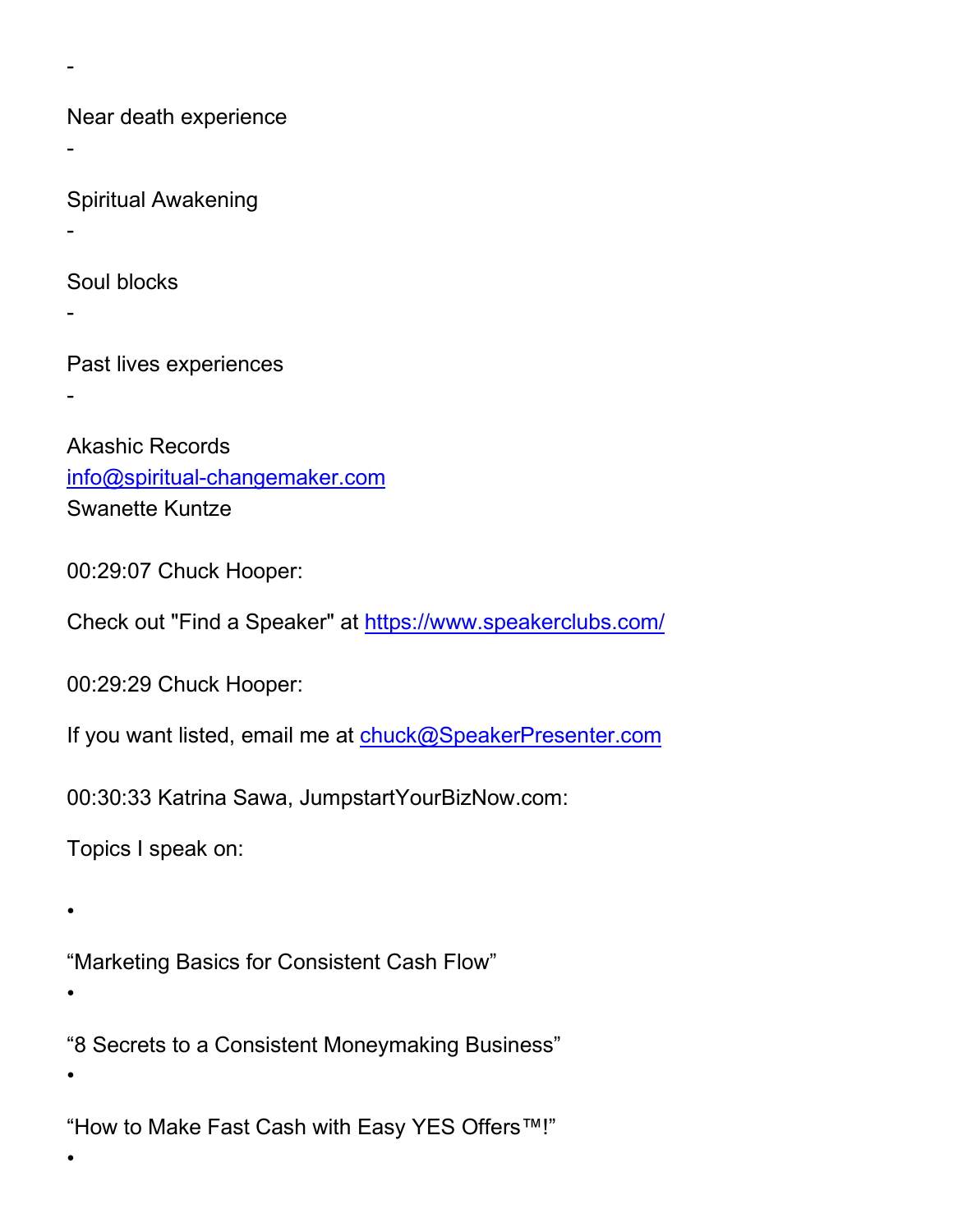"Jumpstart Your Sales – How to Finesse those 1on1 Conversations with Prospects so They Don't Leave the Call Without Buying Something!" •

"How to Design Your Talk to Make Everyone Want What You've Got to Offer" •

"Leveraging in Your Business with Your Own Events and High-End Programs" •

"Jumpstart Yourself as an Author to Grow Your Business"

"Love Yourself Successful"

"Jumpstart Your New Business Now"

•

•

•

"Proven 6-Step Follow Up System for Consistent Cash Flow"

•

"Put Your Business on Autopilot and Watch Your Profits Skyrocket"

00:31:20 Katrina Sawa, JumpstartYourBizNow.com:

FB group for this group?? <https://www.facebook.com/groups/ispeakernetwork>

00:35:16 Katrina Sawa, JumpstartYourBizNow.com:

thanks Gary!

00:37:23 Bethan Thompson:

Lovely to see you all

00:37:41 Bethan Thompson:

Need to leave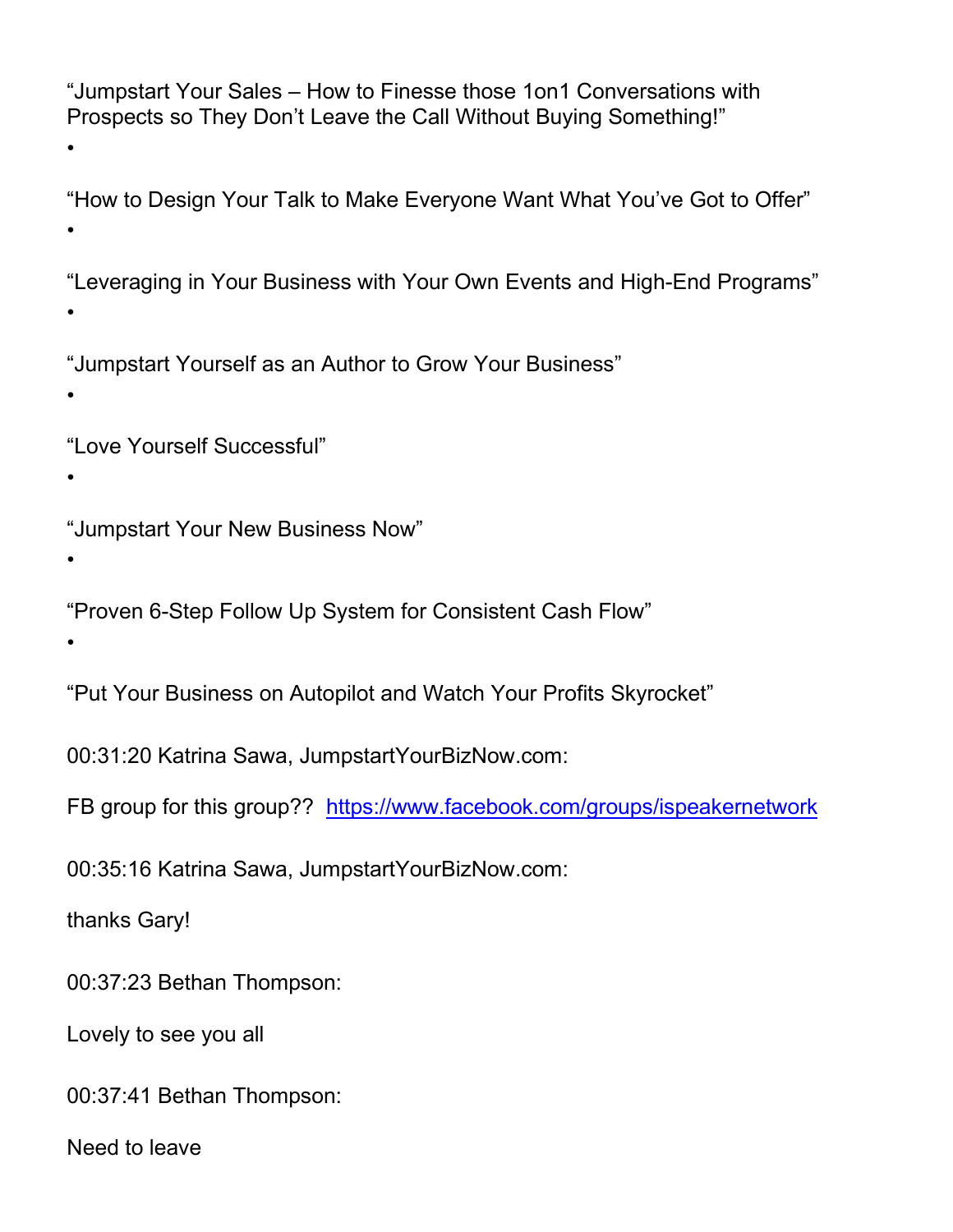See you all next time

00:37:44

Katrina Sawa, JumpstartYourBizNow.com:

Speakertunity Facebook group

00:37:47 Mary Scott:

Leisa Reid and OC Speakers

00:39:48

Katrina Sawa, JumpstartYourBizNow.com:

[CALL FOR SPEAKERS] I'm looking for speakers, sponsors and vendors for anyone who helps speakers in any way for the International Speaker Conference happening virtually Aug 1-3, 2022. All the national speaker associations and speaker directories, groups, etc. will be sharing this so it should draw hundreds if not thousands of speakers and wanna be speakers no problem. Prices are very reasonable to speak, sponsor and attend. I want 30+ sponsors/vendors, and we have only 10 more pay-to-play/speak to sell speaking spots left, to make this the ONE speaker conference to attend in 2022!! [http://www.SpeakerConference2022.com](http://www.speakerconference2022.com/)

00:40:05 Mary Scott:

Gabriella Sande Waterman [gab@gabtalks.com](mailto:gab@gabtalks.com) does posting parties as well

00:40:07 Katrina Sawa, JumpstartYourBizNow.com:

[CALL FOR AUTHORS] Anyone who might want to write a chapter in my compilation book (or who knows people that might), it's called Jumpstart Your and each author fills in the blank with their expertise like Jumpstart Your Health for health coaches, Jumpstart Your Life for life coaches, etc. Info for this is here, we're taking authors for the 2022 book now - sign up here for details:<https://jumpstartyourbiznow.com/jumpstartcompilation/>

00:43:21 Kimberly Koste (she/her):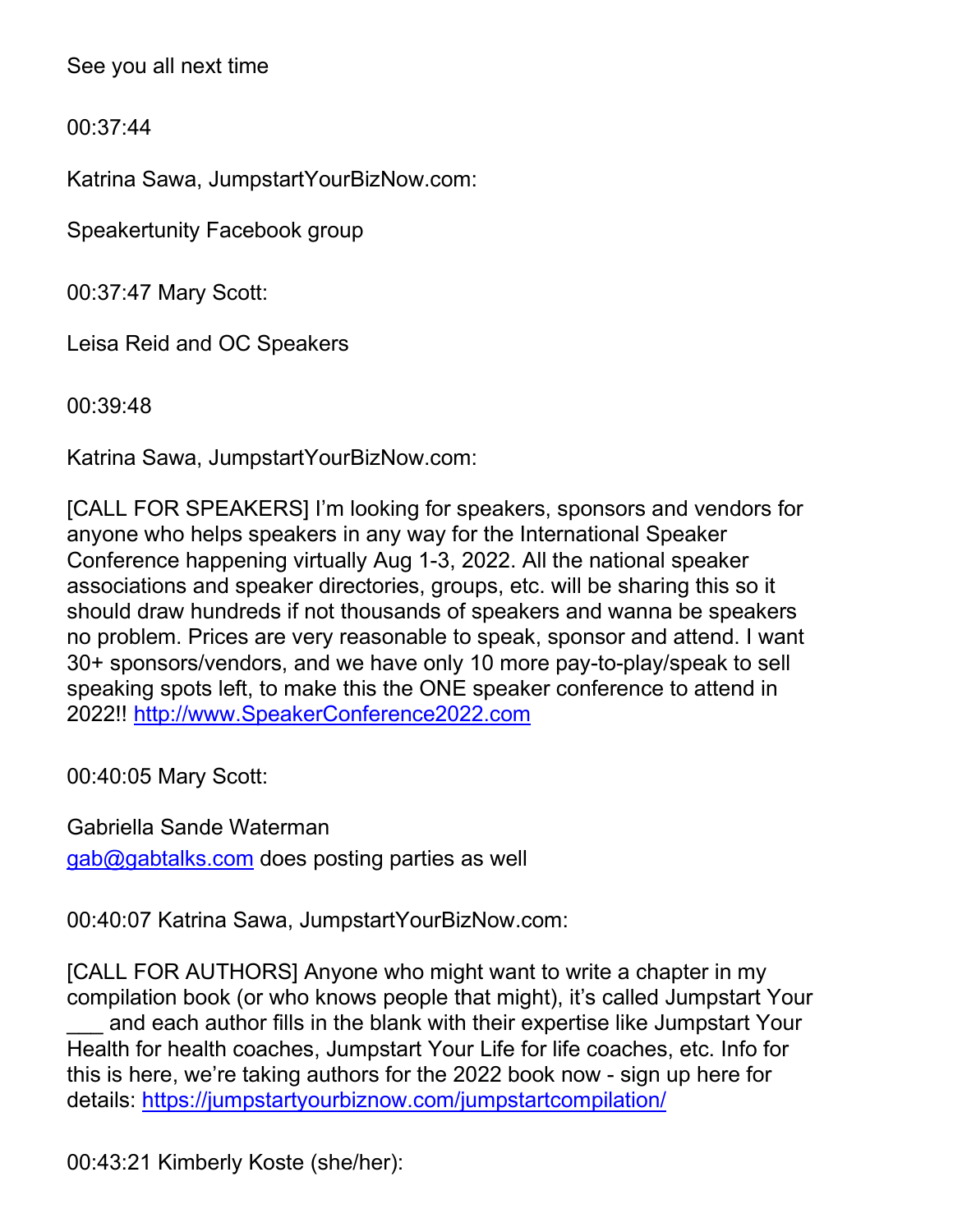[https://the-impactful-entrepreneur.newzenler.com/courses/content-creation](https://the-impactful-entrepreneur.newzenler.com/courses/content-creation-feedback-posting-party)[feedback-posting-party](https://the-impactful-entrepreneur.newzenler.com/courses/content-creation-feedback-posting-party)

To register for the partay!

00:46:54 Katrina Sawa, JumpstartYourBizNow.com:

I'm sure you've heard of the strategy to either participate in an online gift giveaway OR as a speaker in an online summit, right?

Well, have you done them?

Have you monetized the ones you HAVE done if you have done them?

Many entrepreneurs DON'T monetize them very well at all, then they back off of doing them again thinking they just don't work.

Well I shared some of my thoughts on how I choose which of these to do and which to pass on on a quick 11 min video today... take a listen to this video here. This could help you in your decisions to do these for yourself in the future!

[https://www.youtube.com/watch?v=Vh\\_ognlHlSw](https://www.youtube.com/watch?v=Vh_ognlHlSw)

00:47:28 Katrina Sawa, JumpstartYourBizNow.com:

Contact Angela at<https://thathelpfulchick.com/> [thathelpfulchick@gmail.com](mailto:thathelpfulchick@gmail.com)

00:47:36 Katrina Sawa, JumpstartYourBizNow.com:

she's a great techy VA

00:53:01 Katrina Sawa, JumpstartYourBizNow.com:

<https://www.asaecenter.org/membership>

00:53:47 Mary Scott: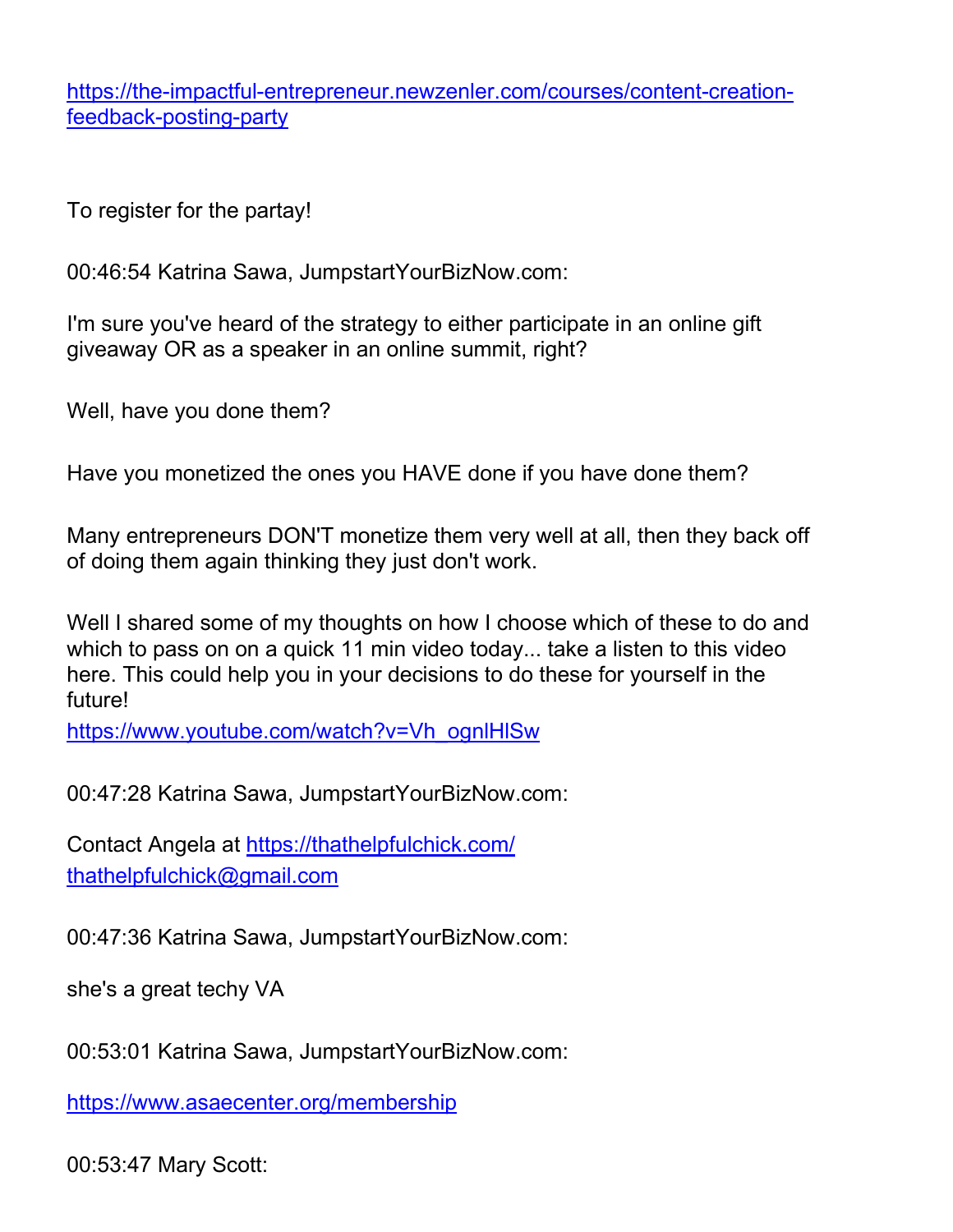The Association of Fundraising Professionals. https://afp.org. is a great place to meet all the chariities in your local as well as national. Lots of these organization members need speakers in Health & W

00:53:47 Whitney Kobrin:

Nice to be here for the first time and meet you all! I'm a Love Coach for women, and speak about self-love, dating, relationships, conscious communication, Blind Spots (limiting beliefs, fears & old patterns) [http://WhitneyLoveCoach.com](http://whitneylovecoach.com/)

656-580-5334.

I would love to have a one-on-one virtual coffee chat with you. Here is my calendar link so you can schedule:

[https://whitneylovecoach.coachesconsole.com/calendar/virtual-networking](https://whitneylovecoach.coachesconsole.com/calendar/virtual-networking-coffee-chat)[coffee-chat](https://whitneylovecoach.coachesconsole.com/calendar/virtual-networking-coffee-chat)

00:53:55 Mary Scott:

**Wellness** 

00:54:23 Robin Fejes:

So, I suggest only contacting the Best Fit associations, memberships, etc., starting with the no cost, open ones. And, join, they give a Thank You gift. And, then the ones who require you pay, ask if they have a free trial to try before you buy. And if it benefits you, pay to join.

00:54:38 Barbara Ingrassia:

Encyclopedia of Associations at your public library!

00:58:02 Katrina Sawa, JumpstartYourBizNow.com:

<https://afpglobal.org/>

00:58:27 Whitney Kobrin:

With a quick online search I'm finding associations for single women and single moms! Thanks for all these suggestions.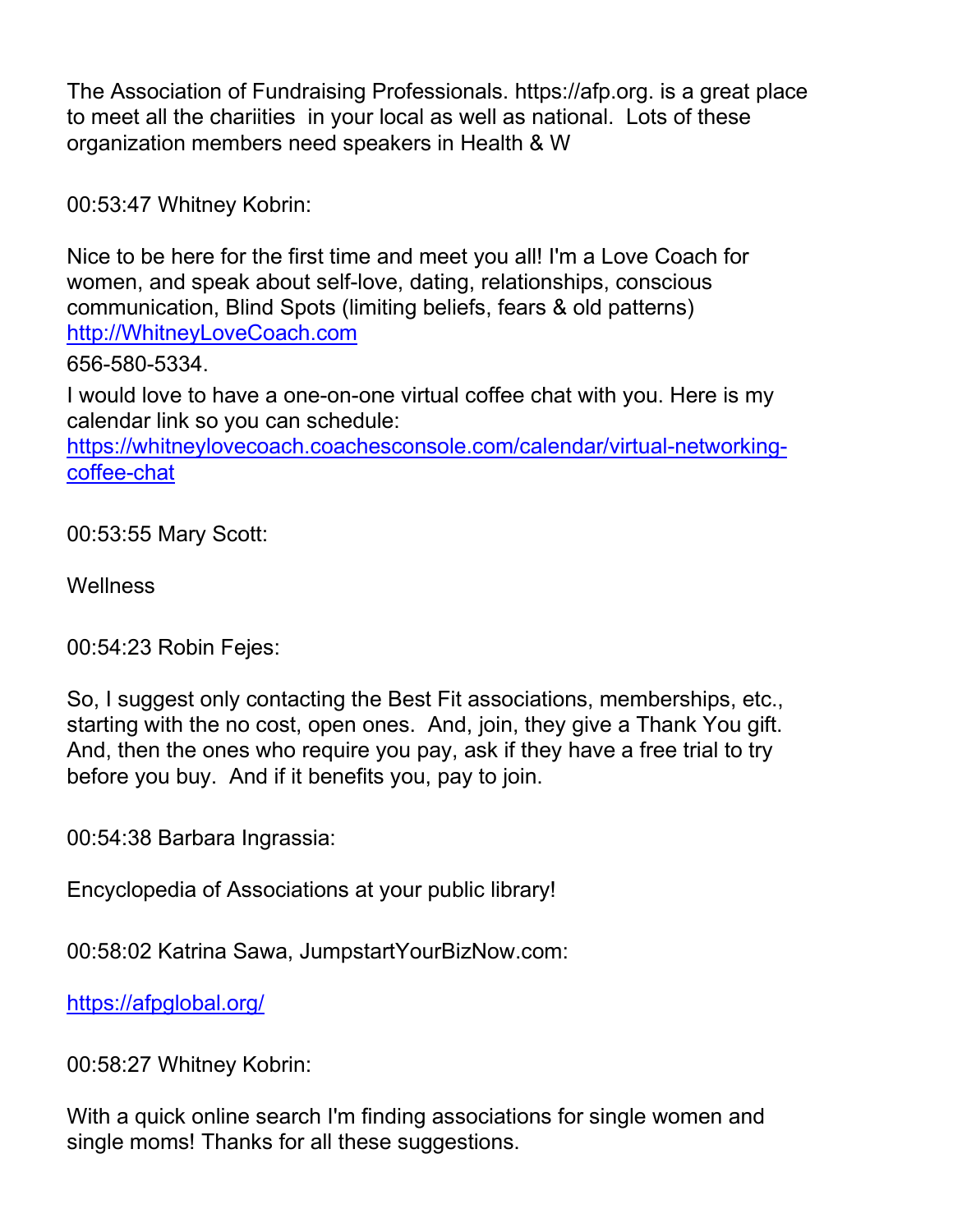01:01:17 Robin Fejes:

If you're a nonprofit, many radio and TV stations will want to highlight you if you're a good fit for their audience and station. They also have to do so many no cost, Public Service Announcements yearly, another way to get free coverage.

01:02:48 Whitney Kobrin:

I'm doing a webinar event on Monday... <https://www.eventbrite.com/e/328228820237>

01:03:19 Robin Fejes:

I have a large FaceBook following.

01:05:44 Robin Fejes:

I basically give expert advice regarding, resources and services for animals, pets, and humans, in many categories. And, I'm an expert regarding workarounds during the pandemic. I build a large following in three months on FB, as a result. And am moving them off FB to my own community. Not a fan of FB.

01:05:53 Swanette Kuntze:

Thanks for all the ideas. I have to leave now.

01:06:11 Kimberly Koste (she/her):

Kimberly Koste, speaker and social media attraction marketing & mindset coach. I teach entrepreneurs how to get leads and sales via social media and HAVE FUN doing it!

To access all of the above and connect: <https://www.linktr.ee/kimberlykoste> <https://www.facebook.com/kimberly.koste/> 949-394-6034 [kimberlykostecoaching@gmail.com](mailto:kimberlykostecoaching@gmail.com)

01:07:22 Whitney Kobrin: Thank you all so much. I have to go. This was great and I will be back!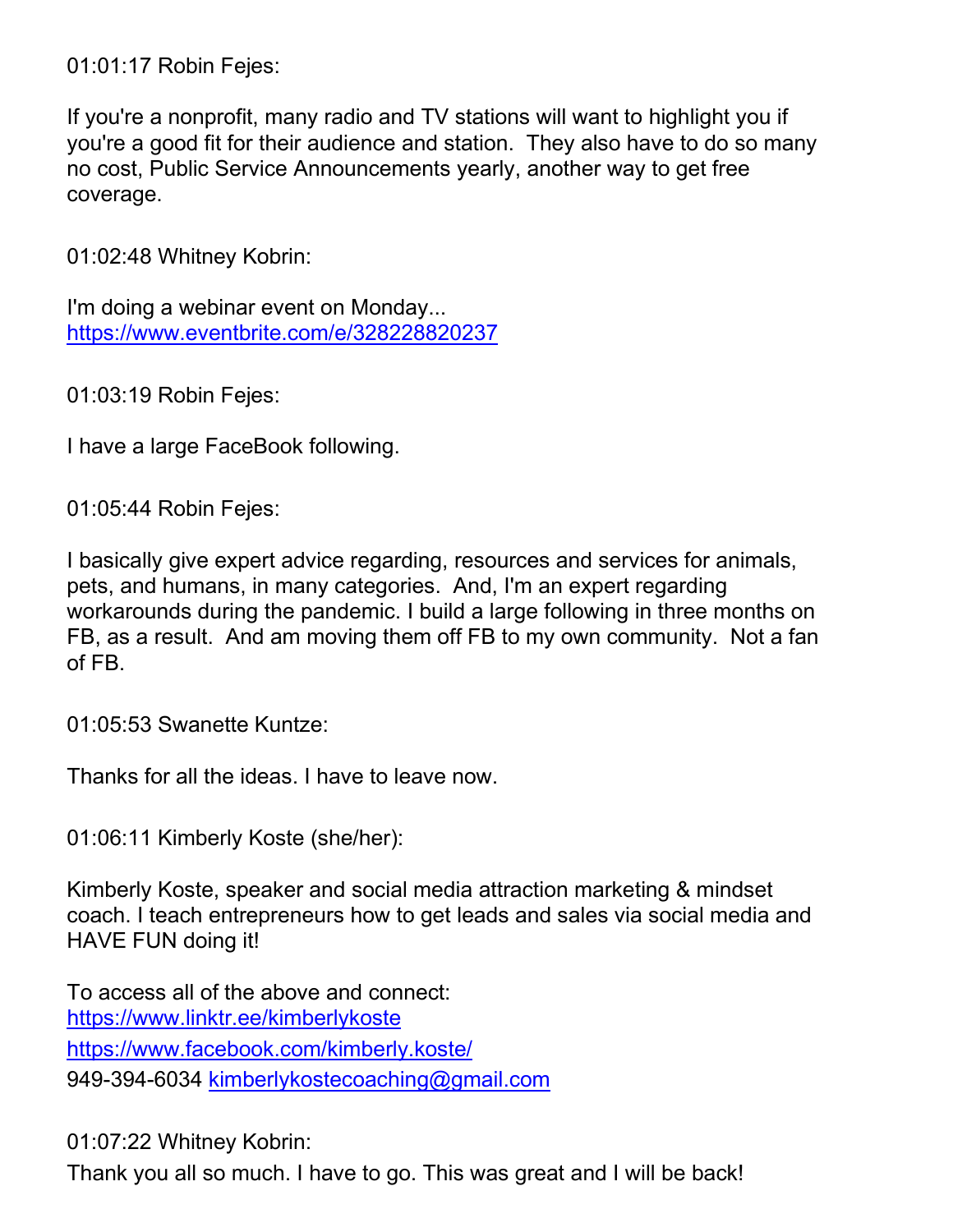# **ADDITIONAL RESOURCES YOU MAY WANT OR NEED:**

#### **KAT'S UPCOMING LIVE EVENT SCHEDULE IS HERE**:

#### [www.JumpstartEvents.net](http://www.jumpstartevents.net/)

They are all designed specifically to help speakers and entrepreneurs with your business, marketing, program development, pricing, mindset, systems, delegating, online marketing, networking, speaking and so much more!

#### **PUBLISHING AND BOOK WRITING RESOURCES:**

For those interested in writing a book, becoming an author in any way or just to learn what it would take and what they COULD do now to get the ball running, here's a free info call I did all about all of this, go get access! [www.JumpstartPublishing.net](http://www.jumpstartpublishing.net/) 

**Want to be an author this year?** I'm looking for authors for the 2022, Jumpstart Your \_\_\_, Vol IV compilation book

… it's a collaboration of stories and chapters where each author writes about the topic and expertise that YOU have, so JSY Sales, Mindset, Health, Fitness, Gratitude, Social Media, Mindfulness - whatever you SELL you write about and then use the book as your marketing tool to get them to go to your website. If you know anyone who wants to become an author right now and find an EASY way to make this happen this year, then this could be a good option! Anyone know anyone who might be interested? <https://jumpstartyourbiznow.com/jumpstartcompilation/>

#### **KATRINA'S WEBSITE DESIGN OR TECHY VIRTUAL ASSISTANT SERVICES (with her and her team):**

<https://jumpstartyourbiznow.com/techyservices> [-](http://www.jumpstartyourtechyservices.com/) we can update your site, hook up to a shopping cart or pay pal, design a new site to showcase you as the expert you are plus we can help you manage your social media, email marketing and anything technology related. Come to a call with Katrina to discuss: [www.AskKat.biz](http://www.askkat.biz/)

**Jumpstart Yourself as an AUTHOR TRAINING 5-Week DIY program** - This course is all about how to become an author and publish a book yourself or where to get options and how it all works. You'll learn what you need to know before, during and after you finish writing the book, how to find affordable editors, cover designers, and how to plan for an Amazon best-seller launch.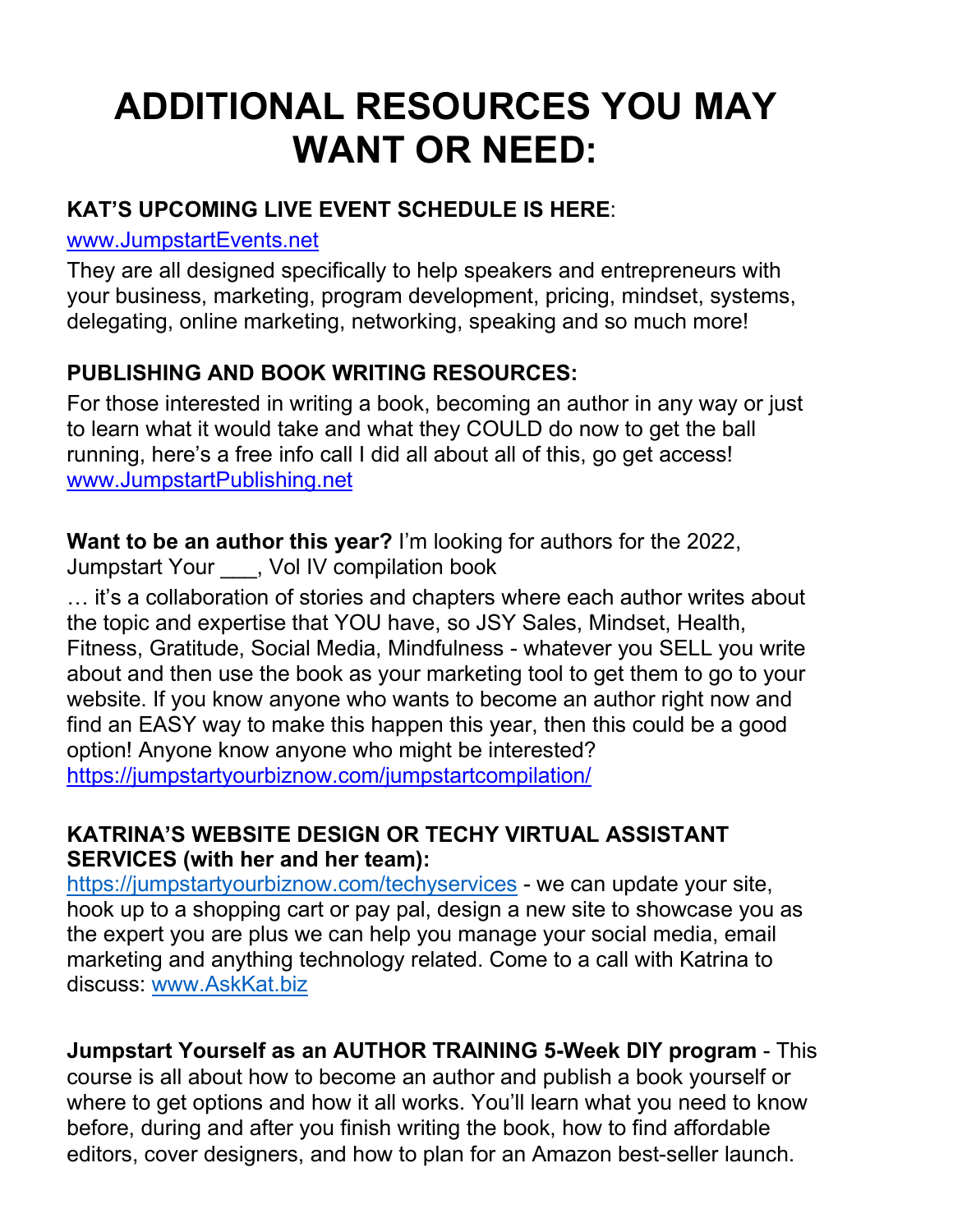You'll learn what you need to do to get a publisher, what to do about publicity, book signings, marketing and selling your book and more! [https://jumpstartyourbiznow.com/jsyauthor/ -](https://jumpstartyourbiznow.com/jsyauthor/) Get access for just \$297 when you use this coupon code at checkout: 200OFF

**Jumpstart Your ONLINE COURSE 3-Week DIY program** - This course will help you change up your business and develop, market, sell and run an online course, membership program, online virtual workshop, mastermind or any type of online/virtual training or calls you can SELL to continue working and making money doing what you love during this quarantine (and beyond). Check out the video and webpage about this asap - you guys can use coupon code 50OFF to get \$50 OFF, it's only \$147 then, come and get something in place THIS WEEK that you can sell and promote right now. <https://jumpstartyourbiznow.com/jsycourse/>

**Jumpstart Your Events 3-week training** - Are you ready to HOST YOUR OWN EVENT!? ;-) I would love to help you get that going - live or virtually… I'm really good at doing them AND monetizing them!!! I have a 4-week training all about "Jumpstarting Your Events – In Person or Virtual – How to Build Your Community, Grow Your Influence and Rock Your Profits!" It's just \$197 ad you can go through it at your own pace. Come learn a TON of stuff I know about all types of events, calls, etc.

<https://jumpstartyourbiznow.com/jsyevents/>

**Jumpstart Your Sales Training** - Learn how to close more sales in oneon-one conversations as well as on your website, more authentically and with ease. In this 3-week pre-recorded training Katrina reviews all of the most common objections prospects have and how to "dance" with those to have people trust you more and want to do business with you. [www.JumpstartYourBizNow.com/jsysales](http://www.jumpstartyourbiznow.com/jsysales) 

**Facebook Groups 90-min tutorial on how to start, run and manage your own groups**. Developing groups and communities to grow your business is critical right now so come learn how to get started doing this, what to do, post, how to engage and get members, plus some other FB tips and tricks (like how to stay out of FB jail!) It's just \$25 to get access here now: <http://www.jumpstartyourbiznow.com/facebook>

**Create Images & More on Canva 90-min Tutorial!** [Canva.com i](http://canva.com/)s such a great resource for us at this time, whether you're graphically creative or inclined or not, it has hundreds of templates anyone can use and most are all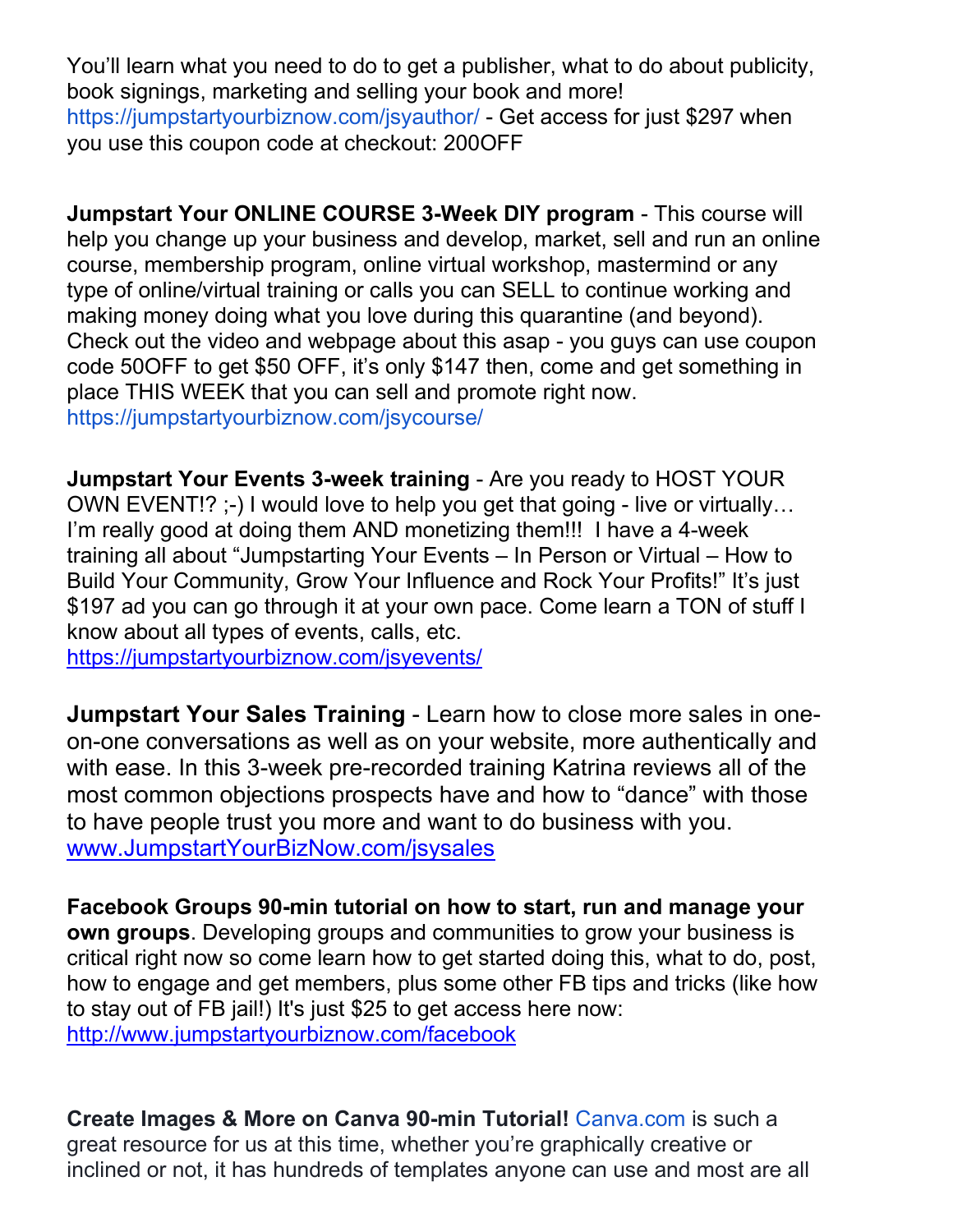free. Many of my clients though still needed a short tutorial or training on how to utilize this tool quickly and easily to create their images, flyers, postcards, and presentations. This tutorial has been recorded via zoom with screensharing what to do, using real client examples too and is just \$25. You will get instant access to it when you sign up here: <http://www.jumpstartyourbiznow.com/canva>

**Learn the business of speaking with Katrina Sawa's Jumpstart Yourself as a Speaker 6-Week Training.** Learn how to design your talk, create your marketing materials and back of the room set up so you LOOK like an expert and professional. Learn how to make offers, what to sell, when to make offers and when not to plus so much more in preparing yourself to become a more sought after speaker AND one who monetizes what you're doing too! Find out more here and get 50%OFF when you use coupon code 500OFF! [https://jumpstartyourbiznow.com/speakertraining/](https://jumpstartyourmarketing.com/speakertraining/)

OR... go get access to the \$27 Get Booked! Speaker eBook, Audio and Speaker Sheet Checklist to get started somewhere: <https://jumpstartyourbiznow.com/speakertraining/>

**Jumpstart Your Marketing 30 day Training**…. teaching how to effectively use SOCIAL MEDIA for lead generation and sales, DEVELOPING CONTENT and REPURPOSING it too, Email marketing and database marketing to your followers, list, clients, even things like doing direct mail, making phone calls, doing videos via FB live or on YouTube, mastering sales conversations and copywriting too for your website, emails, webpages. Sign up right away to get more marketing in place today:

b[iwww.JumpstartYourbizNow.com/jsymarketing](http://www.jumpstartyourbiznow.com/jsymarketing)